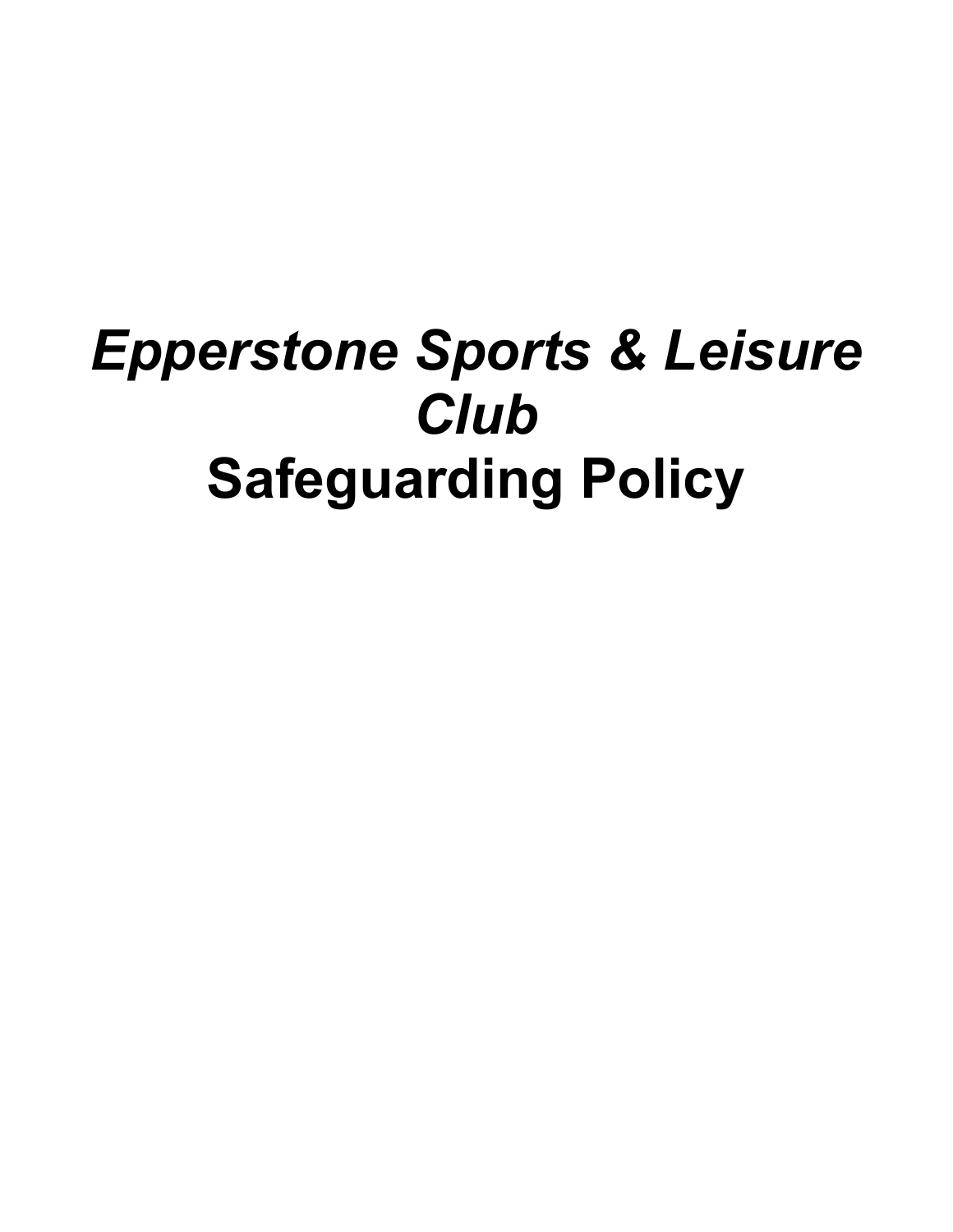# **Reporting a Safeguarding Concern within the Tennis Environment**



#### **\*SPC – Safeguarding and Protection Committee \*LRC – Licensing and Registration Committee**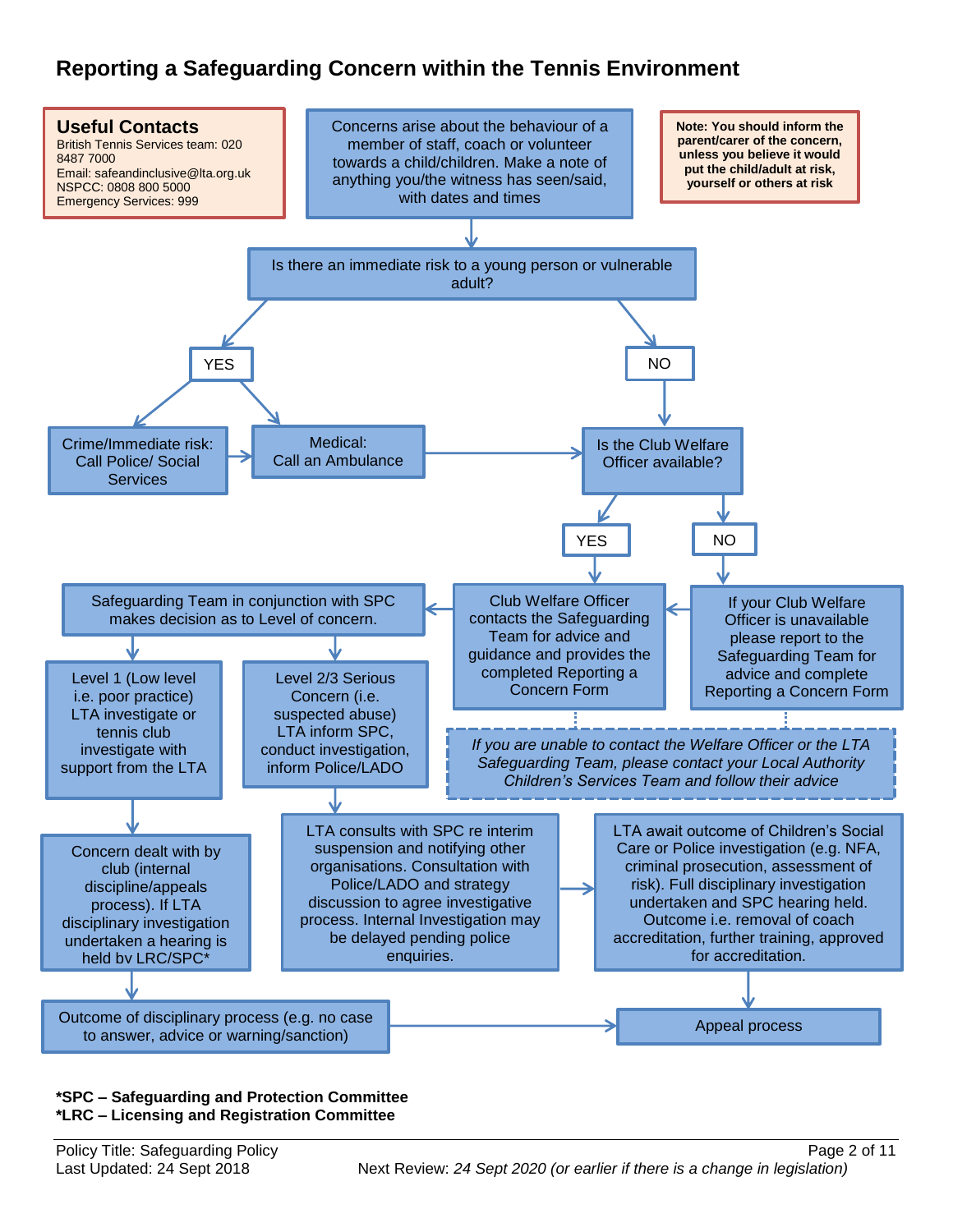# **Safeguarding Policy**

#### **1. Policy statement**

Epperstone Sports & Leisure Club is committed to prioritising the well-being of all children and adults at risk, promoting safeguarding in our club at all times, including all programmes and events we run. This Policy strives to minimise risk, deliver a positive tennis experience for everyone and respond appropriately to all safeguarding concerns/disclosures.

#### **2. Use of terminology**

**Child:** a person under the age of eighteen years.

Note that some legislation in Scotland defines a child as a person under sixteen years old. However, where there is any safeguarding concern, anyone under the age of 18 is regarded as a child unless advised otherwise by the LTA Safeguarding Team .

**Adult at risk of abuse or neglect:** a person aged eighteen years or over who is, or may be, in need of community care services by reason of disability, age or illness; and is, or may be, unable to take care of, or unable to protect him or herself against abuse or neglect.

**Safeguarding children:** protecting children from abuse and neglect, preventing the impairment of children's health or development, ensuring that they grow up in circumstances consistent with the provision of safe and effective care, and taking action to enable all children to have the best life chances.

**Safeguarding adults at risk:** protecting adults from abuse and/or neglect. Enabling adults to maintain control over their lives and make informed choices without coercion. Empowering adults at risk, consulting them before taking action, unless someone lacks the capacity to make a decision, or their mental health poses a risk to their own or someone else's safety, in which case, always acting in his or her best interests.

*(See appendix A for full glossary of terms)*.

#### **3. Scope**

This Policy is applicable to all volunteers, committee members, coaches and club members. It is in line with national legislation and applicable across the UK.

Advice, guidance and support is available from the LTA Safeguarding Team.

#### **4. Responsibility for the implementation of the Safeguarding Policy, Code of Conduct and Reporting Procedure**

#### **SAFEGUARDING IS EVERYONE'S RESPONSIBILITY: NOT RESPONDING TO A SAFEGUARDING CONCERN IS NOT AN OPTION.**

- Our club's committee has overall accountability for this Policy and its implementation
- Our club Welfare Officer *Dan Newton* is responsible for updating this Policy in line with legislative and club developments
- All individuals involved in/present at the club are required to adhere to the Policy and Code of Conduct
- The LTA Safeguarding Team and Tennis Scotland, Tennis Wales and Tennis Foundation Safeguarding Leads can offer support to help clubs proactively safeguard.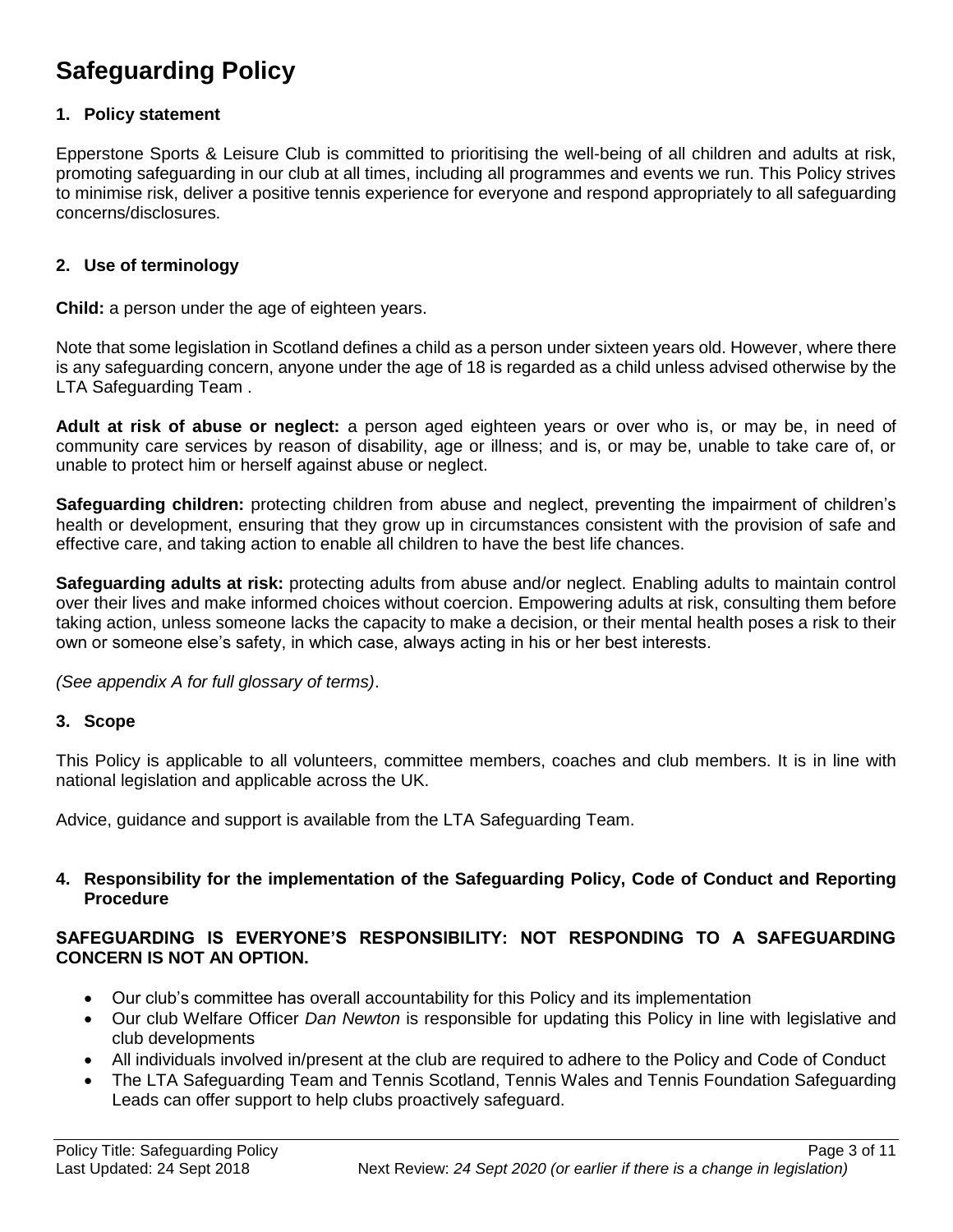#### **Where there is a safeguarding concern/disclosure:**

- The individual who is told about, hears, or is made aware of the concern/disclosure is responsible for following the Reporting a Safeguarding Concern Procedure. Unless someone is in immediate danger, they should inform their club Welfare Officer, LTA Safeguarding Team or National Safeguarding Lead.
- The club Welfare Officer and Safeguarding Leads are responsible for reporting safeguarding concerns to the LTA Safe Safeguarding Team.
- The LTA Safeguarding Team is responsible for assessing all safeguarding concern/disclosures that are reported to them and working with the club Welfare Officer and national Safeguarding Leads to follow up as appropriate on a case-by-case basis, prioritising the well-being of the child/ adult at risk at all times. Dependent on the concern/disclosure, a referral may be made to:
	- o The police in an emergency (999);
	- o Local Authority Children's Services *: Nottinghamshire Childrens Services 0300 500 8090*
	- o Local Authority Adult Services *Nottinghamshire Adult Services 0300 500 8080*
	- o Local Authority Designated Officer (England only) for concerns/disclosures about a member of staff, consultant, coach, official or volunteer *: 0115 9773921*
	- o Disclosure and Barring Service (or Disclosure Scotland; Adult Social Work Team or Health and Social Service Department (Channel Islands) for concerns/disclosures about a member of staff, consultant, coach, official or volunteer *03000 200190*

#### **5. Breaches of the Safeguarding Policy, Code of Conduct and Reporting Procedure**

Breaches of this Policy and/or failure to comply with the outlined responsibilities may result in the following:

- Disciplinary action leading to possible exclusion from the club, dismissal and legal action
- Termination of current and future roles within the club and roles in other clubs, the LTA, Tennis Wales, Tennis Scotland and the Tennis Foundation*.*

Actions taken by players, parents or carers, staff, consultants, volunteers, officials, coaches inside or outside of the club that are seen to contradict this Policy may be considered a violation of this Policy.

Where an appeal is lodged in response to a safeguarding decision made by the club, the individual should adhere to the club's appeal procedure

#### **6. Whistleblowing**

Safeguarding children and adults at risk requires everyone to be committed to the highest possible standards of openness, integrity and accountability. As a club, we are committed to encouraging and maintaining a culture where people feel able to raise a genuine safeguarding concern and are confident that it will be taken seriously.

#### **What is whistle blowing?**

In the context of safeguarding, "whistle blowing" is when someone raises a concern about the well-being of a child or an adult at risk.

A whistle blower may be:

- a player;
- a volunteer:
- a coach;
- other member of staff;
- an official:
- a parent;
- a member of the public.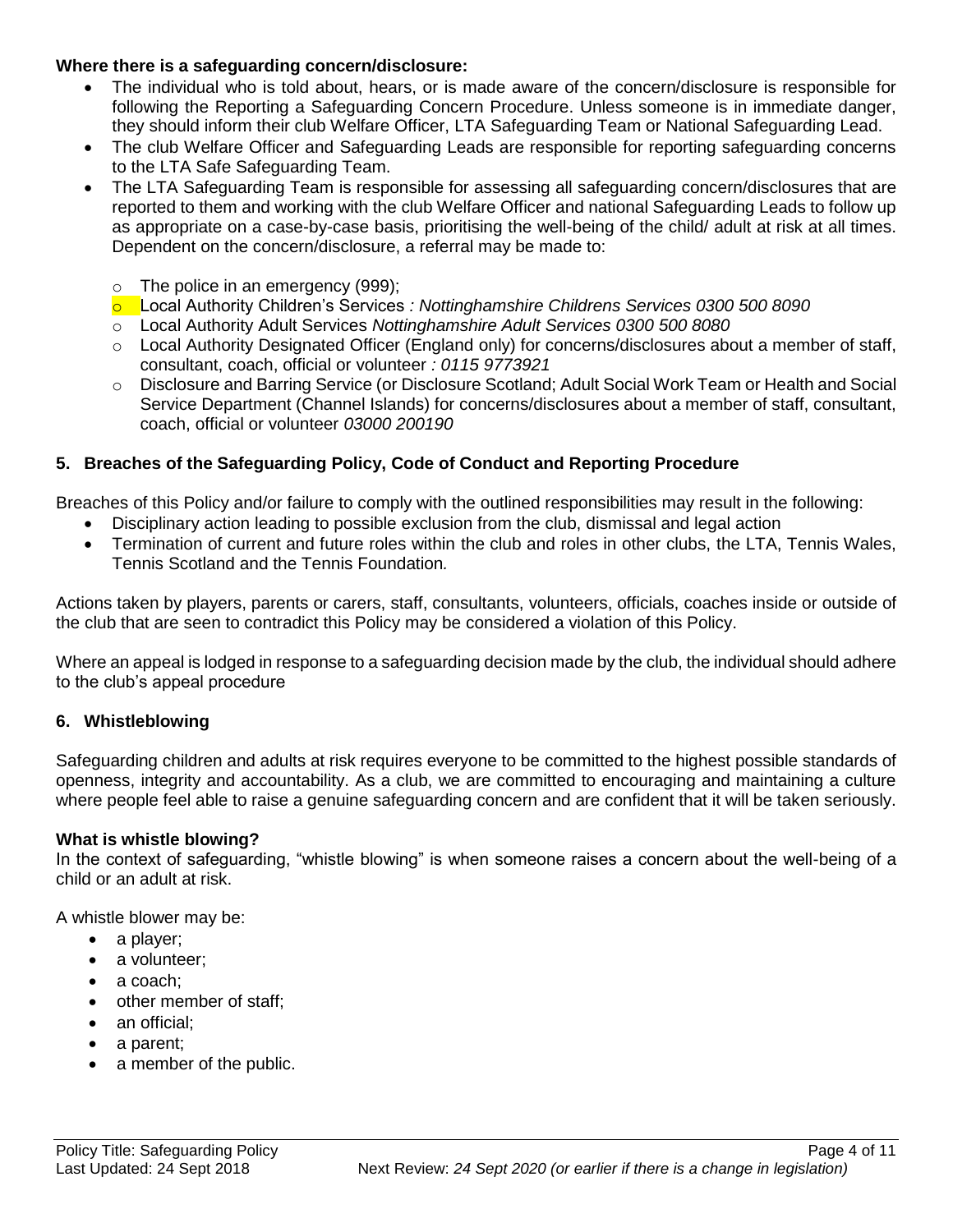#### **How to raise a concern about a child or an adult at risk at the club**

If a child or an adult at risk is in immediate danger or risk of harm, the police should be contacted by calling 999.

Where a child or an adult at risk is not in immediate danger, any concerns about their well-being should be made without delay to the Club Welfare Officer. The Club Welfare Officer will pass the details of the concern on to the LTA Safeguarding Team at the earliest opportunity and the relevant local authority and the police will be contacted, where appropriate.

If, however, the whistle blower does not feel comfortable raising a concern with the Club Welfare Officer, the whistle blower should contact the LTA Safeguarding Team directly on 020 8487 7000, the Local Authority Designated Officer (LADO) on 0115 9773921 or the NSPCC on 0808 800 5000.

The Club Welfare Officer can be contacted on: *07799 765784 (Dan Newton)*

#### **Information to include when raising a concern**

The whistle blower should provide as much information as possible regarding the incident or circumstance which has given rise to the concern, including:

- their name and contact details (unless they wish to remain anonymous);
	- names of individuals involved;
	- date, time and location of incident/circumstance; and
	- whether any witnesses were present.

#### **What happens next?**

All concerns raised by a whistle blower about the well-being of a child or an adult at risk will be taken seriously and every effort will be made to deal with each concern fairly, quickly and proportionately.

If the whistle blower does not believe that the concern has been dealt with appropriately and wishes to speak to someone outside the club or the LTA Safeguarding Team, the NSPCC Whistleblowing advice line should be contacted on 0800 028 0285 or by emailing [help@nspcc.org.uk.](mailto:help@nspcc.org.uk)

#### **Support**

The club will not tolerate any harassment, victimisation or unfair treatment of, and will take appropriate action to protect, whistle blowers when they raise a concern in good faith.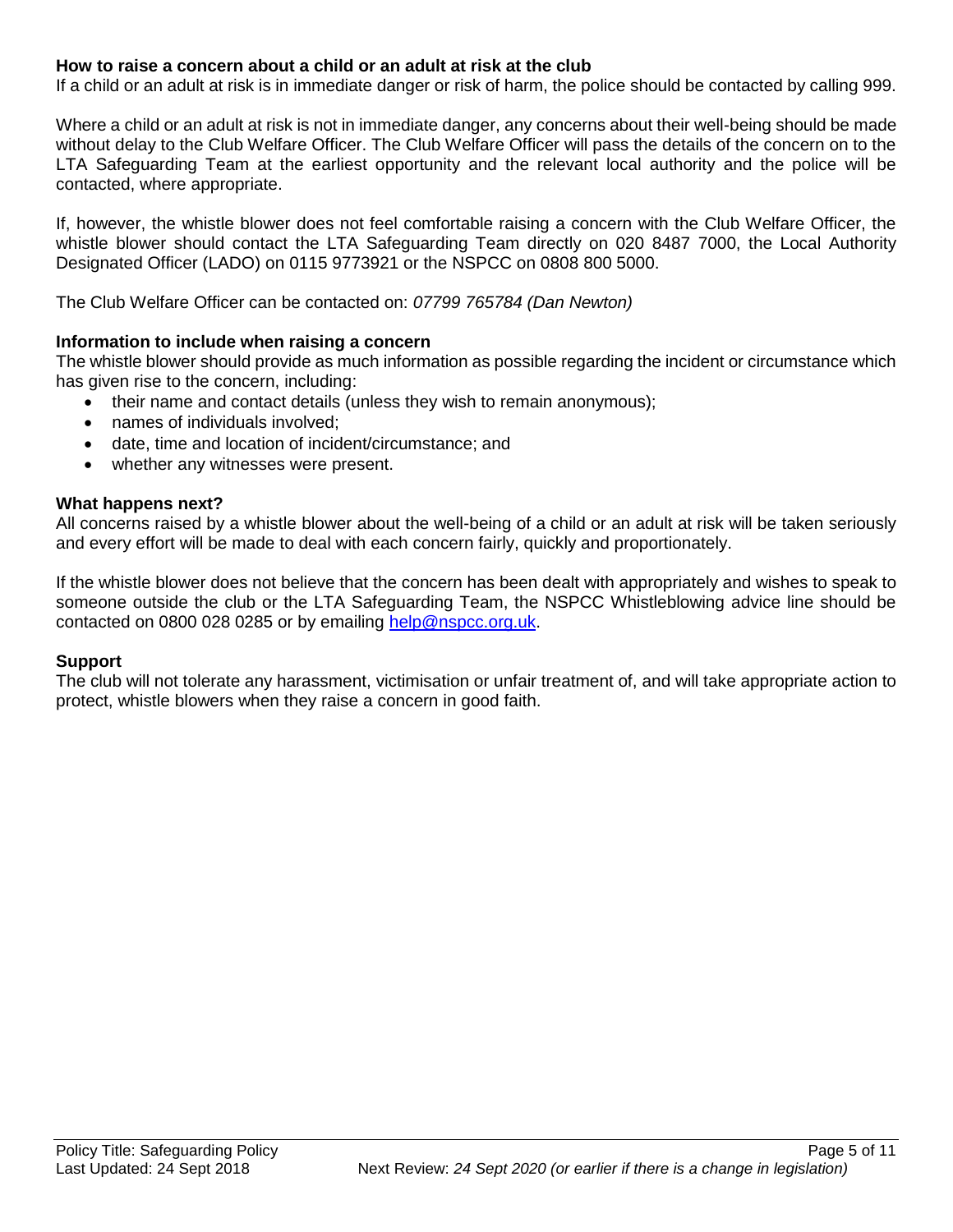# **Codes of Conduct**

#### **All members of staff and volunteers agree to:**

- Prioritise the well-being of all children and adults at risk at all times
- Treat all children and adults at risk fairly and with respect
- Be a positive role model. Act with integrity, even when no one is looking
- Help to create a safe and inclusive environment both on and off court
- Not allow any rough or dangerous behaviour, bullying or the use of bad or inappropriate language
- Report all allegations of abuse or poor practice to the club Welfare Officer
- Not use any sanctions that humiliate or harm a child or adult at risk
- Value and celebrate diversity and make all reasonable efforts to meet individual needs
- Keep clear boundaries between professional and personal life, including on social media
- Have the relevant consent from parents/carers, children and adults before taking or using photos and videos
- Refrain from making physical contact with children or adults unless it is necessary as part of an emergency or congratulatory (e.g. handshake / high five)
- Refrain from smoking and consuming alcohol during club activities or coaching sessions
- Ensure roles and responsibilities are clearly outlined and everyone has the required information and training
- Avoid being alone with a child or adult at risk unless there are exceptional circumstances
- Refrain from transporting children or adults at risk, unless this is required as part of a club activity (e.g. away match) and there is another adult in the vehicle
- Not abuse, neglect, harm or discriminate against anyone; or act in a way that may be interpreted as such
- Not have a relationship with anyone under 18 for whom they are coaching or responsible for
- Not to have a relationship with anyone over 18 whilst continuing to coach or be responsible for them

#### **All children agree to:**

- Be friendly, supportive and welcoming to other children and adults
- Play fairly and honestly
- Respect club staff, volunteers and Officials and accept their decisions
- Behave, respect and listen to your coach
- Take care of your equipment and club property
- Respect the rights, dignity and worth of all participants regardless of age, gender, ability, race, culture, religion or sexual identity
- Not use bad, inappropriate or racist language, including on social media
- Not bully, intimidate or harass anyone, including on social media
- Not smoke, drink alcohol or drugs of any kind on club premises or whilst representing the club at competitions or events
- Talk to the club Welfare Officer about any concerns or worries they have about themselves or others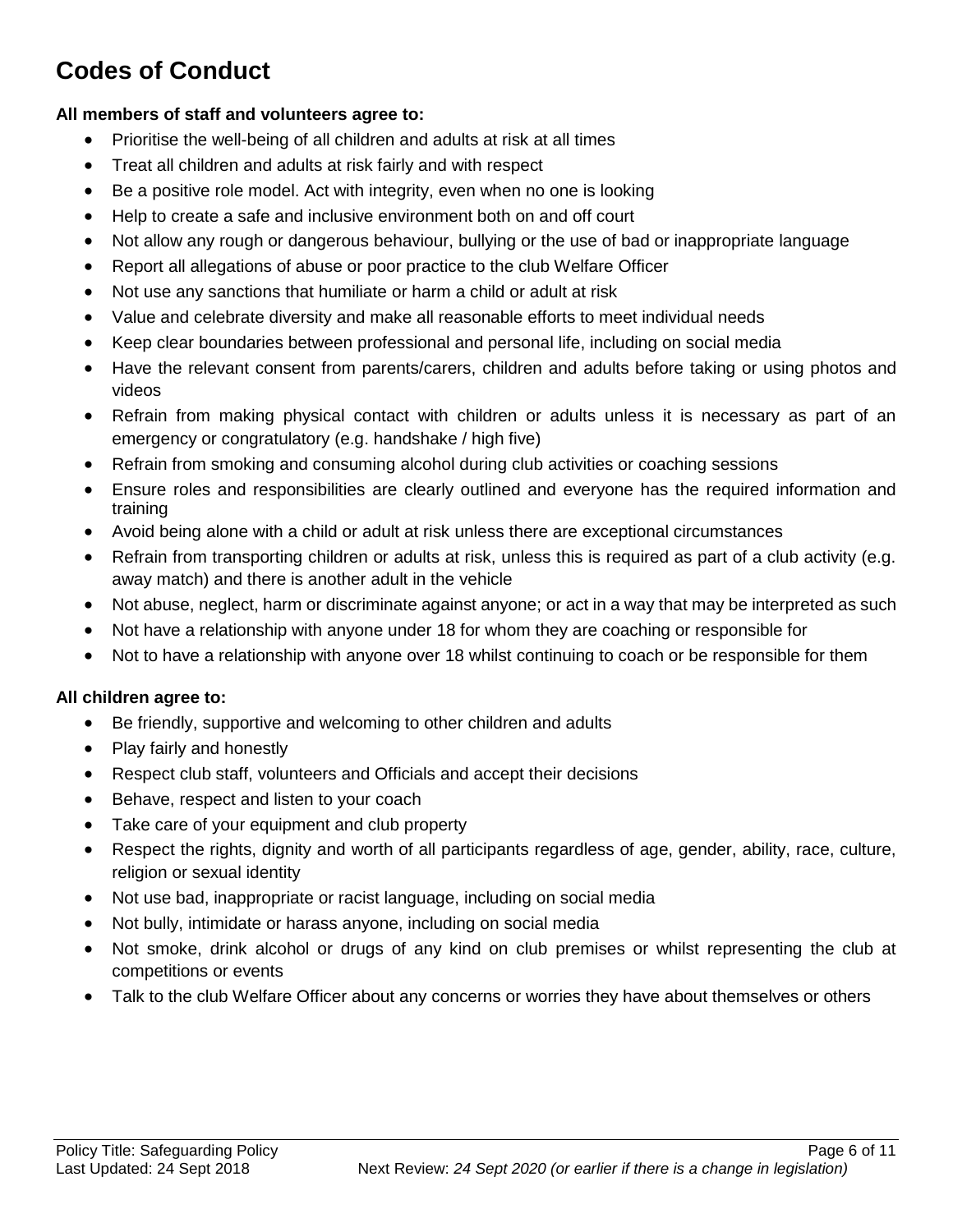#### **All adults agree to:**

- Positively reinforce your child and show an interest in their tennis
- Use appropriate language at all times
- Be realistic and supportive
- Never ridicule or admonish a child for making a mistake or losing a match
- Treat all children, adults, volunteers, coaches, officials and members of staff with respect
- Behave responsibly at the venue; do not embarrass your child
- Accept the official's decisions and do not go on court or interfere with matches
- Encourage your child to play by the rules, and teach them that they can only do their best
- Deliver and collect your child punctually from the venue
- Ensure your child has appropriate clothing for the weather conditions
- Ensure that your child understands their code of conduct
- Adhere to your venue's safeguarding policy, diversity and inclusion policy, rules and regulations
- Provide emergency contact details and any relevant information about your child including medical history

This Policy is reviewed every two years (or earlier if there is a change in national legislation).

This Policy is recommended for approval by:

Club Committee Chair *Alan Spafford* Date: 24<sup>th</sup> Sept 2018 Club Welfare Officer *Dan Newton* **Date:** 24<sup>th</sup> Sept 2018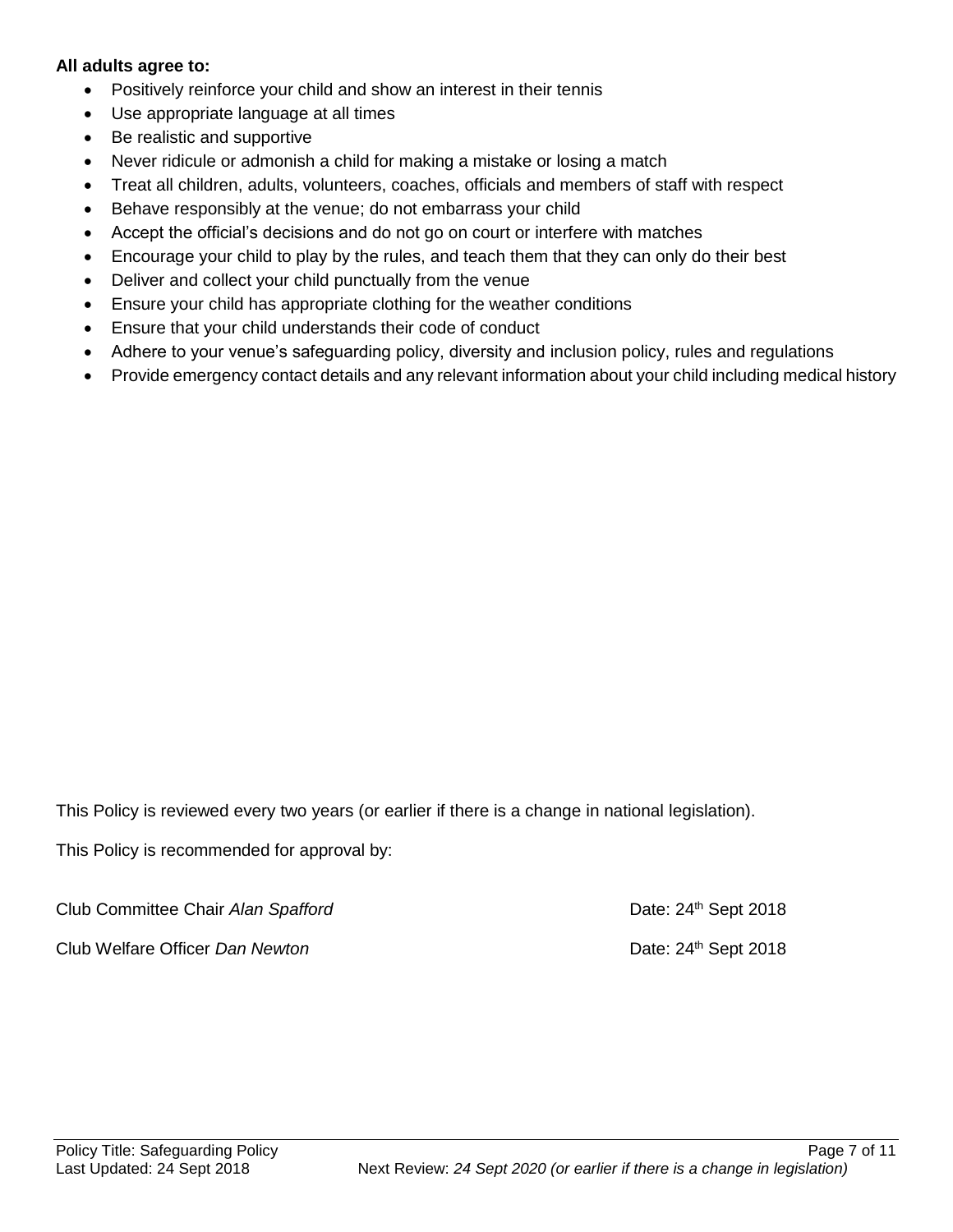# **Appendix A: Glossary of Terms**

**Safeguarding:** protecting **children** from abuse and neglect, preventing the impairment of children's health or development, ensuring that children are growing up in circumstances consistent with the provision of safe and effective care, and taking action to enable all children to have the best life chances. Enabling **adults at risk** to achieve the outcomes that matter to them in their life; protecting their right to live in safety, free from abuse and neglect. Empowering and supporting them to make choices, stay safe and raise any concerns. Beginning with the assumption that an individual is best-placed to make decisions about their own wellbeing, taking proportional action on their behalf only if someone lacks the capacity to make a decision, they are exposed to a lifethreatening risk, someone else may be at risk of harm, or a criminal offence has been committed or is likely to be committed.

#### **Abuse and neglect**

**Physical abuse:** A form of abuse which may involve hitting, shaking, throwing, poisoning, burning or scalding, drowning, suffocating or otherwise causing physical harm to a child or adult at risk. Physical harm may also be caused when a parent or carer fabricates the symptoms of, or deliberately induces illness

**Sexual abuse:** Involves forcing or enticing a child or young person to take part in abuse sexual activities, not necessarily involving a high level of violence, whether or not the child is aware of what is happening. The activities may involve physical contact, including assault by penetration (for example, rape or oral sex) or non-penetrative acts such as masturbation, kissing, rubbing and touching outside of clothing. They may also include non-contact activities, such as involving children in looking at, or in the production of, sexual images, watching sexual activities, encouraging children to behave in sexually inappropriate ways, or grooming a child in preparation for abuse (including via the internet). Sexual abuse is not solely perpetrated by adult males. Women can also commit acts of sexual abuse, as can other children

**Emotional abuse:** The persistent emotional maltreatment of a child or adult at risk such as to cause severe and persistent adverse effects on their emotional development. It may involve conveying to a child/ adult at risk that they are worthless or unloved, inadequate, or valued only insofar as they meet the needs of another person; not giving them opportunities to express their views; deliberately silencing them or 'making fun' of what they say or how they communicate. It may feature age or developmentally inappropriate expectations being imposed, including interactions that are beyond a child or adult at risk's developmental capability, as well as overprotection and limitation of exploration and learning, or preventing them participating in normal social interaction. It may involve seeing or hearing the ill-treatment of another. It may involve serious bullying (including cyber bullying), causing a child or adult at risk to feel frightened or in danger, or the exploitation or corruption of children. Some level of emotional abuse is involved in all types of maltreatment of a child, though it may occur alone.

**Neglect:** The persistent failure to meet a child/ adult at risk's basic physical and/or psychological needs, likely to result in the serious impairment of their health or development. It may involve a parent or carer failing to:

- $\circ$  provide adequate food, clothing and shelter (including exclusion from home or abandonment);
- $\circ$  protect a child/ adult at risk from physical and emotional harm or danger;
- $\circ$  ensure adequate supervision (including the use of inadequate care-givers); or
- o ensure access to appropriate medical care or treatment.

It may also include neglect of, or unresponsiveness to, a child's or adult at risk's basic emotional needs. Neglect may occur during pregnancy as a result of maternal substance abuse.

#### **Additional examples of abuse and neglect of adults at risk**

**Financial abuse**: having money or property stolen; being defrauded; being put under pressure in relation to money or other property; and having money or other property misused.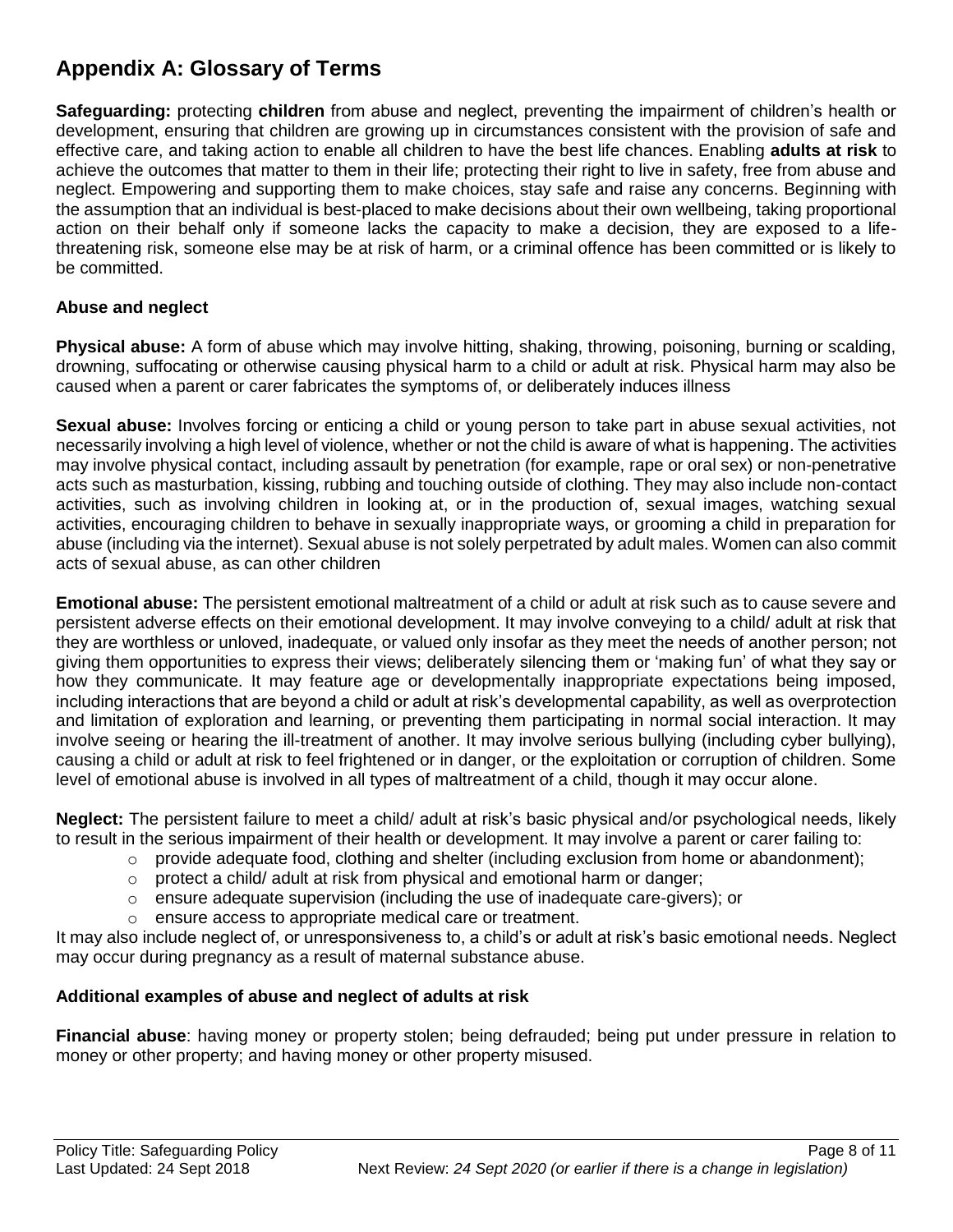**Discriminatory abuse**: treating someone in a less favourable way and causing them harm, because of their age, gender, sexuality, gender identity, disability, socio-economic status, ethnic origin, religion and any other visible or non-visible difference.

**Domestic abuse**: includes physical, sexual, psychological or financial abuse by someone who is, or has been a partner or family member. Includes forced marriage, female genital mutilation and honour-based violence (an act of violence based on the belief that the person has brought shame on their family or culture). Domestic abuse does not necessarily involve physical contact or violence.

**Psychological abuse:** including emotional abuse, threats of harm or abandonment, deprivation of contact, humiliation, blaming, controlling, intimidation, coercion, harassment, verbal abuse, isolation or withdrawal from services or supportive networks.

**Organisational abuse**: where the needs of an individual are not met by an organisation due to a culture of poor practice or abusive behaviour within the organisation.

**Self-neglect:** behaviour which threatens an adult's personal health or safety (but not that of others). Includes an adult's decision to not provide themselves with adequate food, clothing, shelter, personal hygiene, or medication (when indicated), or take appropriate safety precautions

**Modern slavery**: encompasses slavery, human trafficking, criminal and sexual exploitation, forced labour and domestic servitude. Traffickers and slave masters use whatever means they have at their disposal to coerce, deceive and force individuals into a life of abuse, servitude and inhumane treatment.

- A person who is being abused may experience more than one type of abuse
- Harassment, and bullying are also abusive and can be harmful
- Female Genital Mutilation (FGM) is now recognised as a form of physical, sexual and emotional abuse that is practised across the UK
- Child Sexual Exploitation is recognised as a form of sexual abuse in which children are sexually exploited for money, power or status
- Child trafficking is recognised as child abuse where children are often subject to multiple forms of exploitation. Children are recruited, moved or transported to, or within the UK, then exploited, forced to work or sold
- People from all cultures are subject to abuse. It cannot be condoned for religious or cultural reasons
- Abuse can have immediate and long-term impacts on someone's well-being, including anxiety, depression, substance misuse, eating disorders and self-destructive Conducts, offending and anti-social **Conduct**
- Those committing abuse are most often adults, both male and female. However, child-to-child abuse also takes place.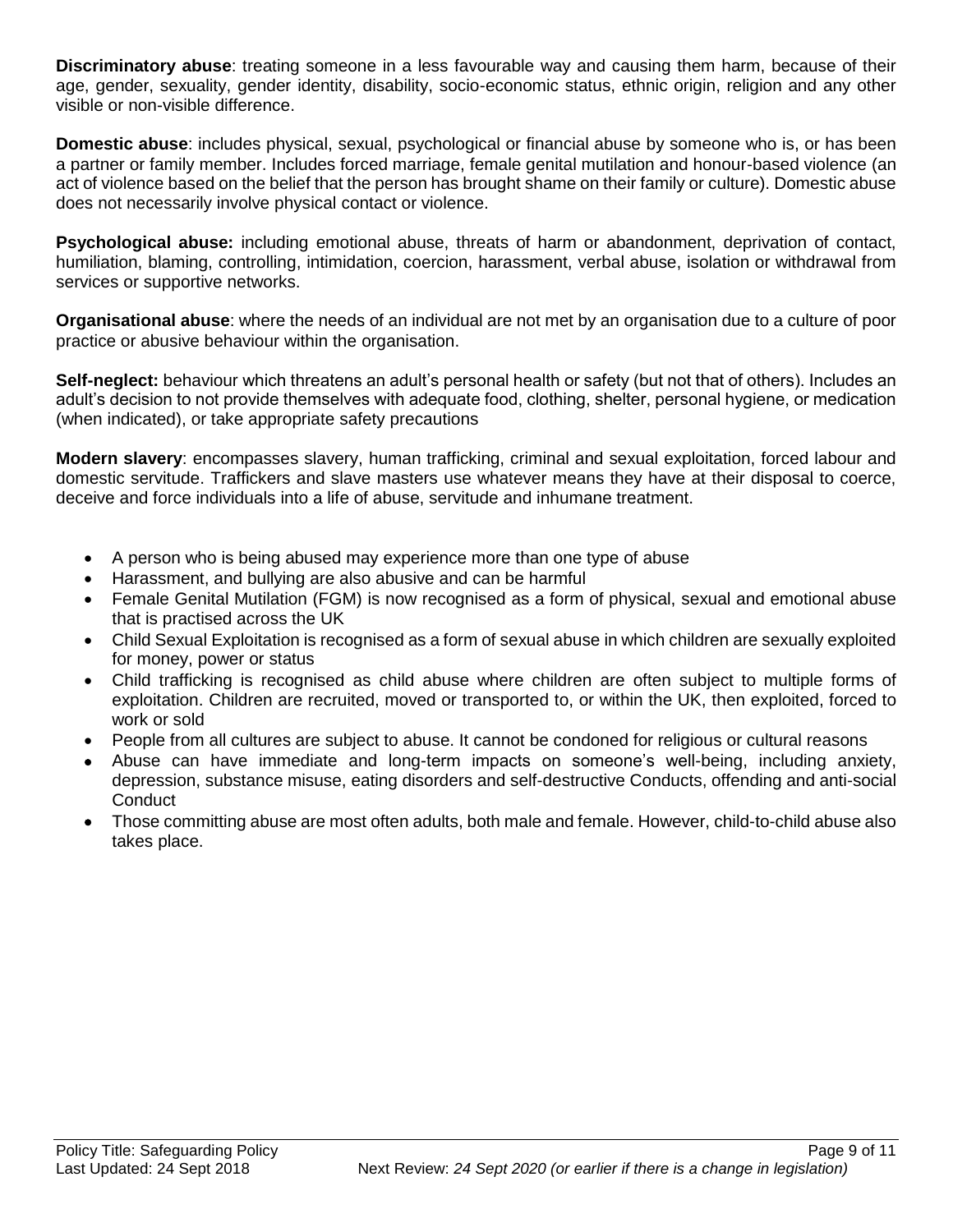### **Appendix B: What to do if a disclosure from a child or adult at risk is made to you:**

- 1. **Listen** carefully and calmly to the individual
- 2. **Reassure** the individual that they have done the right thing and what they have told you is very important
- 3. **Avoid questioning** where possible, and never ask leading questions
- 4. **Do not promise secrecy**. Let the individual know that you will need to speak to the Welfare Officer/LTA Safeguarding Team because it is in their best interest. If you intend to speak to the police or social care, you should let them know this too.
- 5. **Report the concern.** In an emergency, call the police (999), otherwise talk to the Welfare Officer/LTA Safeguarding Team as soon as possible. Do not let doubt/personal bias prevent you from reporting the allegation
- 6. **Record** details of the disclosure and allegation using the LTA Reporting a Concern Form*.* Make certain you distinguish between what the person has actually said and the inferences you may have made. Your report should be sent to the LTA Safeguarding Team within 48 hours of the incident. *If you do not have access to this document, write down the details using what you have available then sign and date it.*